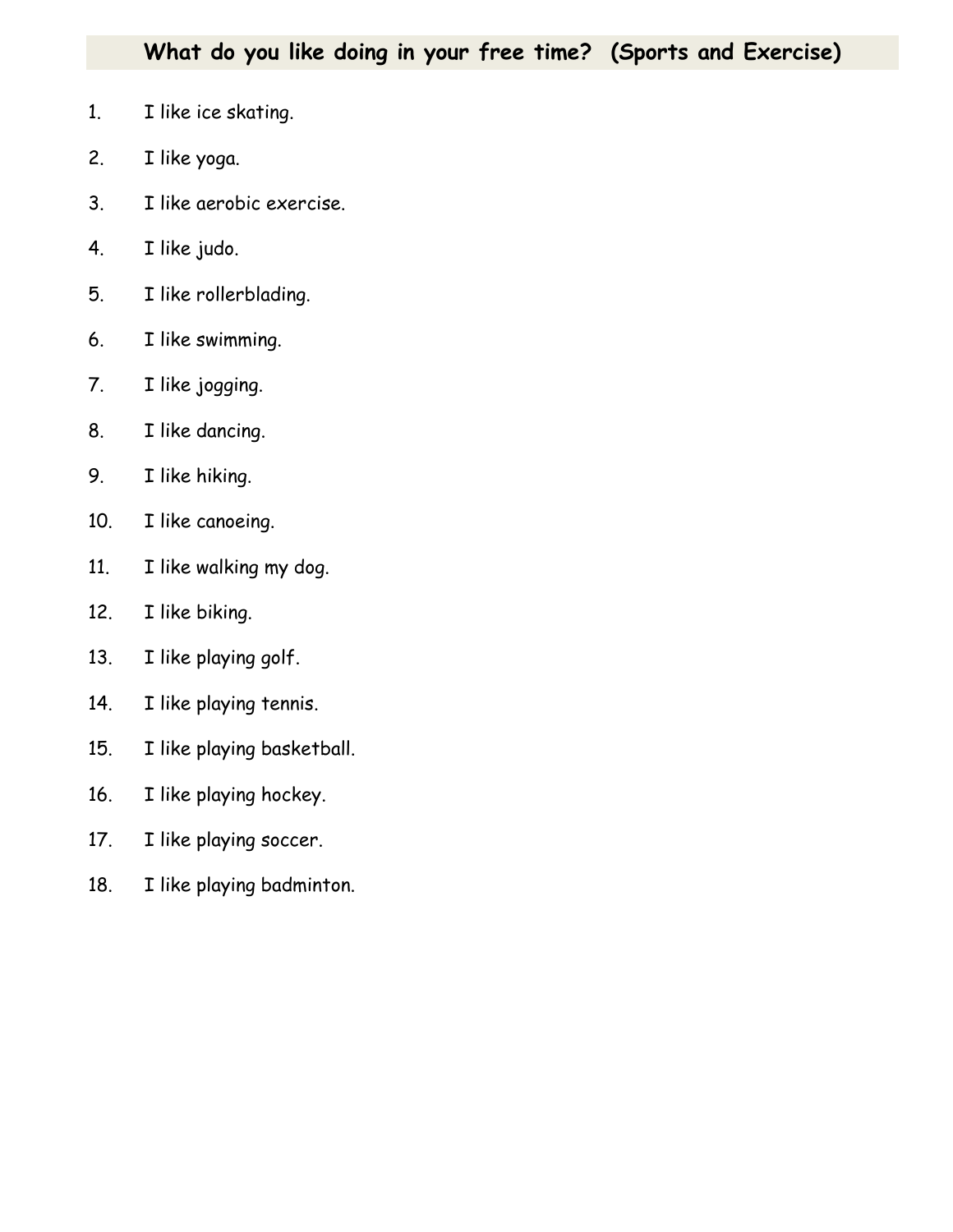## **What do you like doing in your free time?**



## **Match to the pictures:**

biking

bird watching

canoeing

flying a kite

hiking

playing badminton

playing computer games playing golf putting a puzzle together taking photographs yoga

**Teachers**: Please use this vocab match along with the vocab match on page 134 of Canadian Concepts 3 (2<sup>nd</sup> Edition) for all the vocabulary in the two lessons What do you like doing in your free time? (Hobbies) and What do you like... (Sports and Exercise). Note that I've changed **in-line skating** (Can. Concepts) to **rollerblading**.